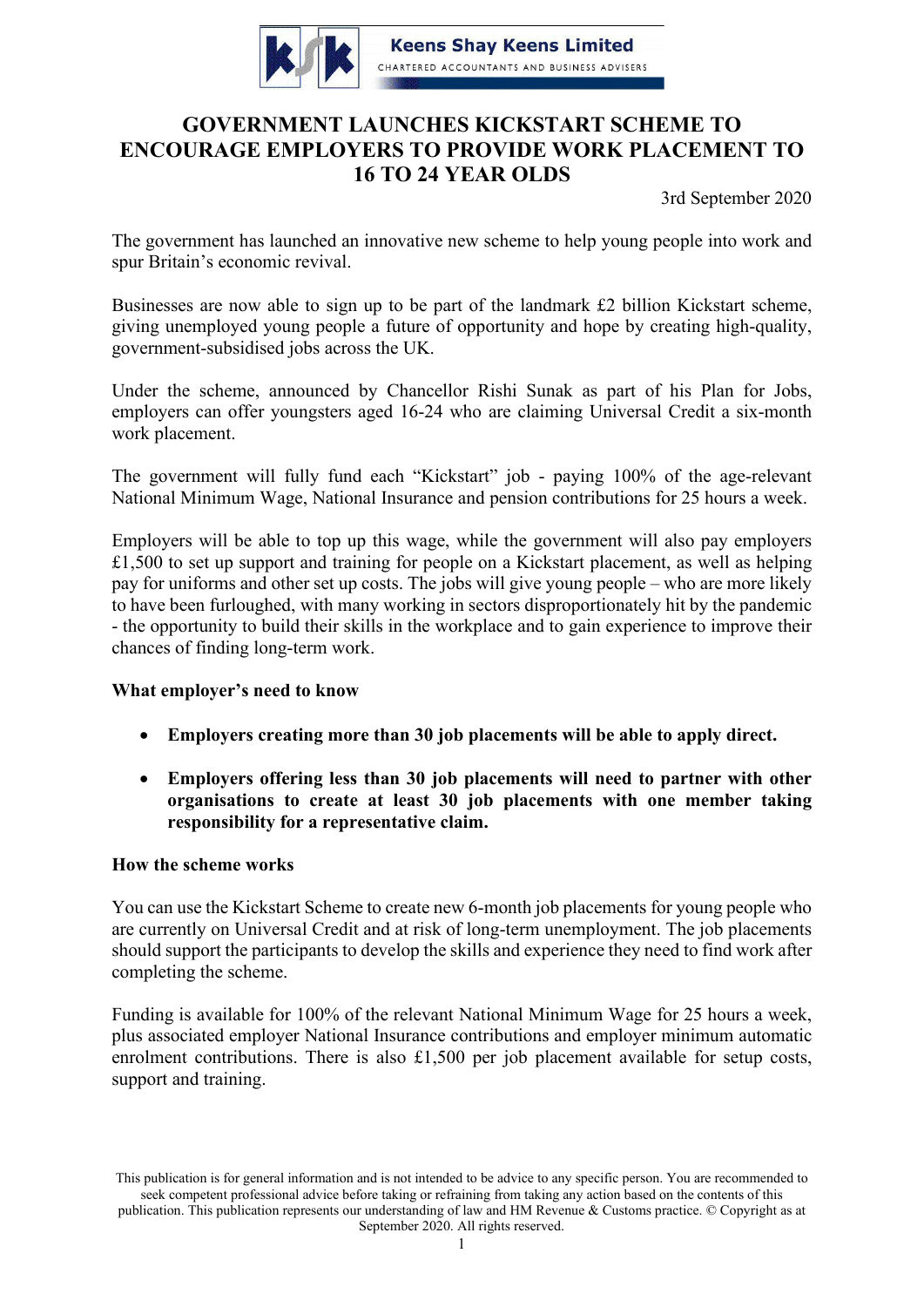

Funding is available following a successful application process. Applications must be for a minimum of 30 job placements. If you are unable to offer this many job placements, [you can](https://www.gov.uk/guidance/check-if-you-can-apply-for-a-grant-as-a-representative-of-a-group-of-employers-through-the-kickstart-scheme)  [partner with other organisations to reach the minimum number.](https://www.gov.uk/guidance/check-if-you-can-apply-for-a-grant-as-a-representative-of-a-group-of-employers-through-the-kickstart-scheme) [see further information below].

If you are a representative applying on behalf of a group of employers, you can get £300 of funding to support with the associated administrative costs of bringing together these employers.

Kickstart is not an apprenticeship, but participants may move on to an apprenticeship at any time during, or after their job placement.

The Kickstart Scheme is available in England, Scotland and Wales.

## **Becoming a representative**

A Kickstart Scheme application must be for a minimum of 30 job placements. If a single employer cannot provide this many job placements, they can:

- join a group of other employers, nominating a representative for the group to submit the application
- register their interest with existing representatives, such as local authorities, chambers of commerce or trade bodies

The representative will check that your job placements are [eligible for the Kickstart Scheme,](https://gov.uk/guidance/check-if-you-can-apply-for-a-grant-through-the-kickstart-scheme#who) and [submit the application for funding on your behalf.](https://www.gov.uk/guidance/apply-for-a-grant-through-the-kickstart-scheme)

#### **Finding a representative**

You can contact your [local or national Kickstart Scheme employer contact](https://www.gov.uk/government/publications/kickstart-scheme-employer-contacts) for help getting a representative. [See list below].

#### **Responsibilities of a representative**

The representative must have:

- experience of managing partnership agreements with third parties
- robust financial and governance processes to manage the application

The government will carry out an assessment of the suitability of representatives; and may contact you for further information during the application process.

This publication is for general information and is not intended to be advice to any specific person. You are recommended to seek competent professional advice before taking or refraining from taking any action based on the contents of this publication. This publication represents our understanding of law and HM Revenue & Customs practice. © Copyright as at September 2020. All rights reserved.